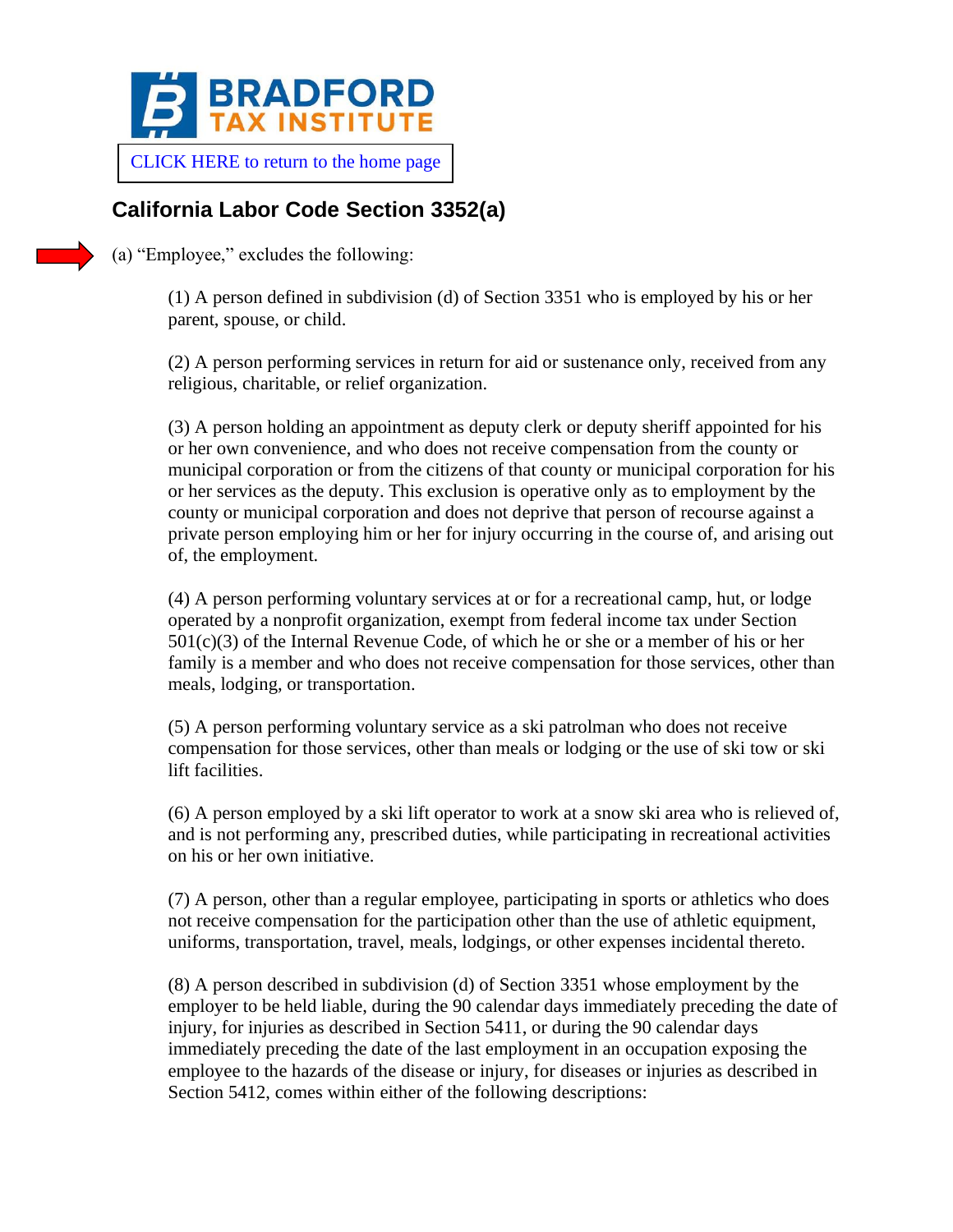(A) The employment was, or was contracted to be, for less than 52 hours.

(B) The employment was, or was contracted to be, for wages of not more than one hundred dollars (\$100).

(9) A person performing voluntary service for a public agency or a private, nonprofit organization who does not receive remuneration for the services, other than meals, transportation, lodging, or reimbursement for incidental expenses.

(10) A person, other than a regular employee, performing officiating services relating to amateur sporting events sponsored by a public agency or private, nonprofit organization, who does not receive remuneration for these services, other than a stipend for each day of service no greater than the amount established by the Department of Human Resources as a per diem expense for employees or officers of the state. The stipend shall be presumed to cover incidental expenses involved in officiating, including, but not limited to, meals, transportation, lodging, rule books and courses, uniforms, and appropriate equipment.

(11) A student participating as an athlete in amateur sporting events sponsored by a public agency or public or private nonprofit college, university, or school, who does not receive remuneration for the participation, other than the use of athletic equipment, uniforms, transportation, travel, meals, lodgings, scholarships, grants-in-aid, or other expenses incidental thereto.

(12) A law enforcement officer who is regularly employed by a local or state law enforcement agency in an adjoining state and who is deputized to work under the supervision of a California peace officer pursuant to paragraph (4) of subdivision (a) of Section 832.6 of the Penal Code.

(13) A law enforcement officer who is regularly employed by the Oregon State Police, the Nevada Department of Public Safety, or the Arizona Department of Public Safety and who is acting as a peace officer in this state pursuant to subdivision (a) of Section 830.39 of the Penal Code.

(14) A person, other than a regular employee, performing services as a sports official for an entity sponsoring an intercollegiate or interscholastic sports event, or any person performing services as a sports official for a public agency, public entity, or a private nonprofit organization, which public agency, public entity, or private nonprofit organization sponsors an amateur sports event. For purposes of this subdivision, "sports official" includes an umpire, referee, judge, scorekeeper, timekeeper, or other person who is a neutral participant in a sports event.

(15) A person who is an owner-builder, as defined in subdivision (a) of Section 50692 of the Health and Safety Code, who is participating in a mutual self-help housing program, as defined in Section 50087 of the Health and Safety Code, sponsored by a nonprofit corporation.

(16) (A) (i) An officer or member of the board of directors, as described in subdivision (c) of Section 3351, if he or she owns at least 10 percent of the issued and outstanding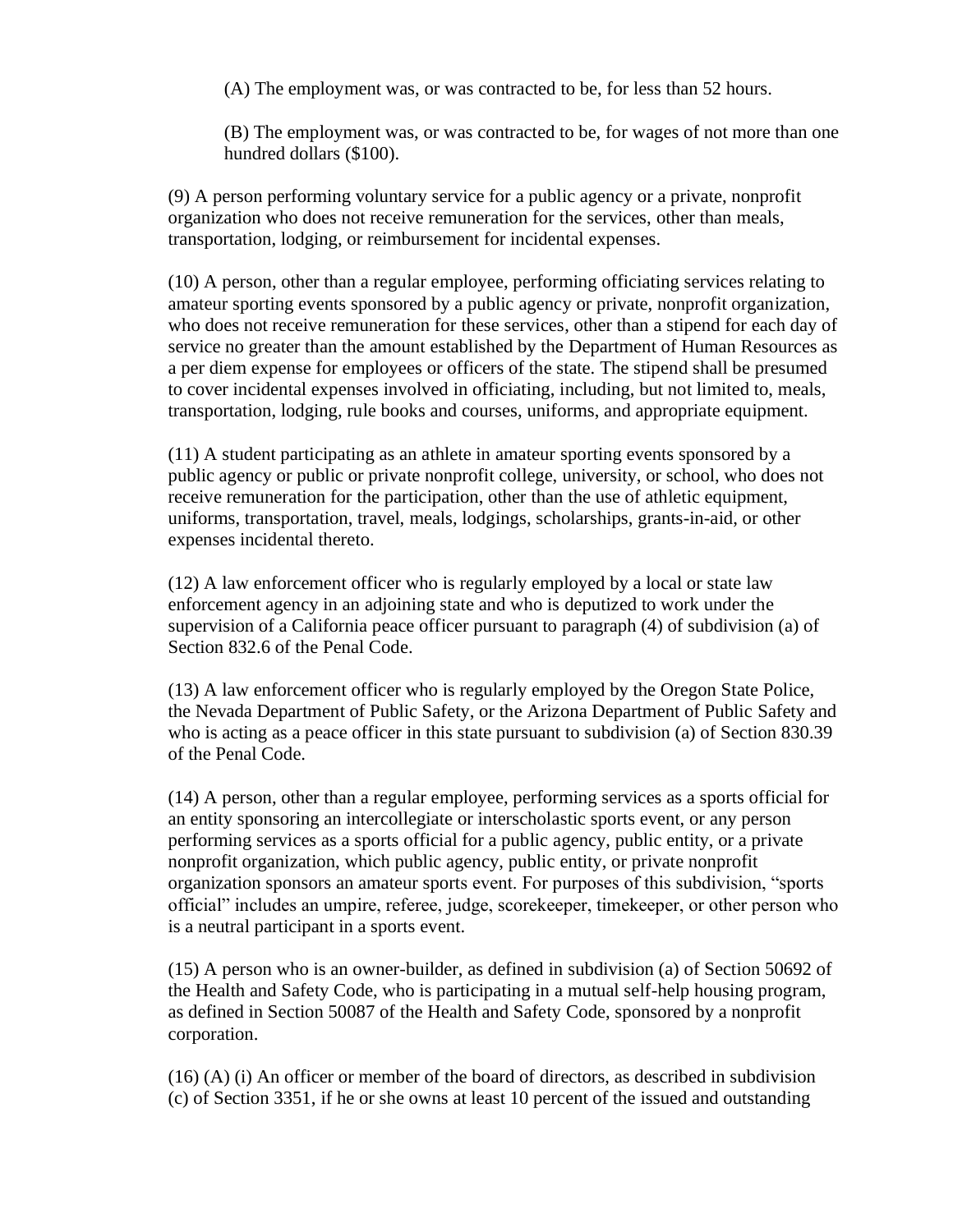stock of the corporation, or at least 1 percent of the issued and outstanding stock of the corporation if that officer's or member's parent, grandparent, sibling, spouse, or child owns at least 10 percent of the issued and outstanding stock of the corporation and that officer or member is covered by a health insurance policy or a health care service plan, and executes a written waiver of his or her rights under this chapter stating under penalty of perjury that the person is a qualifying officer or director. The waiver shall be effective upon the date of receipt and acceptance by the corporation's insurance carrier. The insurance carrier, with the consent of the individual executing the waiver, may elect to backdate the acceptance of the waiver up to 15 days prior to the date of receipt of the waiver. The insurance carrier, insurance agent, or insurance broker is not required to investigate, verify, or confirm the accuracy of the facts contained in the waiver. There is a conclusive presumption that a person who executes a waiver pursuant to this subdivision is not covered by workers' compensation benefits.

(ii) A written waiver that is executed pursuant to this subparagraph, including, but not limited to, a written waiver that was executed prior to January 1, 2017, and is accepted by the insurance carrier on or before December 31, 2017, may be deemed to be accepted by the insurance carrier as of January 1, 2017. The written waiver shall remain in effect until the officer or member of the board of directors provides the corporation's insurance carrier with a written withdrawal of the waiver.

(B) Notwithstanding subparagraph (A), an officer or director of a private corporation who is the sole shareholder of the private corporation, unless the officer, director, or private corporation has elected to be subject to liability for workers' compensation pursuant to subdivision (a) of Section 4151.

(17) (A) An individual who is a general partner of a partnership or a managing member of a limited liability company who executes a written waiver of his or her rights under this chapter stating under penalty of perjury that the person is a qualifying general partner or managing member. The waiver shall be effective upon the date of receipt and acceptance by the partnership's or limited liability company's insurance carrier. The insurance carrier, with the consent of the individual executing the waiver, may elect to backdate the acceptance of the waiver up to 15 days prior to the date of receipt of the waiver. The insurance carrier, insurance agent, or insurance broker is not required to investigate, verify, or confirm the accuracy of the facts contained in the waiver. There is a conclusive presumption that a person who executes a waiver pursuant to this subdivision is not covered by workers' compensation benefits.

(B) A written waiver that is executed pursuant to this paragraph, including, but not limited to, a written waiver that was executed prior to January 1, 2017, and is accepted by the insurance carrier on or before December 31, 2017, may be deemed to be accepted by the insurance carrier as of January 1, 2017. The written waiver shall remain in effect until the general partner provides the partnership's insurance carrier or the managing member provides the limited liability company's insurance carrier with a written withdrawal of the waiver.

(18) (A) (i) An owner of a professional corporation, as defined in Section 13401 of the Corporations Code, who is a practitioner rendering the professional services for which the professional corporation is organized and who executes a document, in writing and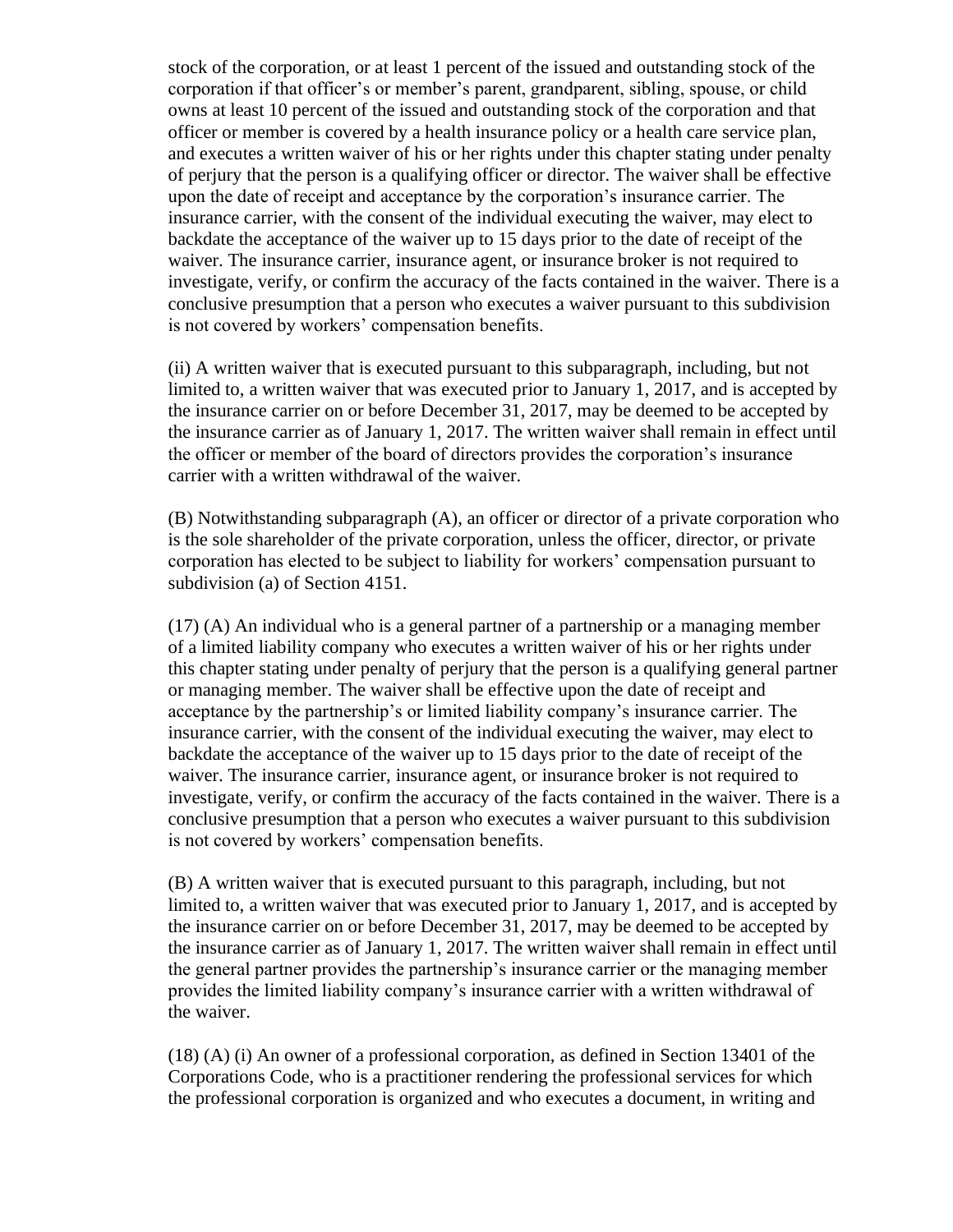under penalty of perjury, both waiving his or her rights under this chapter and stating that he or she is covered by a health insurance policy or a health care service plan. The owner shall provide a copy of the waiver to all other owners of the professional corporation and the professional corporation shall keep a copy of the waiver on file. The waiver is effective upon the date of receipt and acceptance by the professional corporation's insurance carrier. The insurance carrier, with the consent of the individual executing the waiver, may elect to backdate the acceptance of the waiver up to 15 days prior to the date of receipt of the waiver. The insurance carrier, insurance agent, or insurance broker is not required to investigate, verify, or confirm the accuracy of the facts contained in the waiver. There is a conclusive presumption that a person who executes a waiver pursuant to this subdivision is not covered by workers' compensation benefits.

(ii) A written waiver that is executed pursuant to this subparagraph and is accepted by the insurance carrier on or before December 31, 2017, may be deemed to be accepted by the insurance carrier as of January 1, 2017. The written waiver shall remain in effect until the owner provides the professional corporation's insurance carrier with a written withdrawal of the waiver.

(B) Notwithstanding subparagraph (A), an owner of a private professional corporation who is the sole shareholder of the private professional corporation, unless the owner or private professional corporation has elected to be subject to liability for workers' compensation pursuant to subdivision (a) of Section 4151.

(19) (A) (i) An officer or member of the board of directors of a cooperative corporation organized pursuant to the Cooperative Corporation Law, as set forth in Part 2 (commencing with Section 12200) of Division 3 of Title 1 of the Corporations Code, who executes a document, in writing and under penalty of perjury, both waiving his or her rights under this chapter and stating that he or she is covered by both a health care service plan or health insurance policy, and a disability insurance policy that is comparable in scope and coverage, as determined by the Insurance Commissioner, to a workers' compensation policy. The officer or member of the board of directors shall provide a copy of the waiver to all other officers and members of the board of directors of the cooperative corporation, and the cooperative corporation shall keep a copy of the waiver on file. The waiver is effective upon the date of receipt and acceptance by the cooperative corporation's insurance carrier. The insurance carrier, with the consent of the individual executing the waiver, may elect to backdate the acceptance of the waiver up to 15 days prior to the date of receipt of the waiver. The insurance carrier, insurance agent, or insurance broker is not required to investigate, verify, or confirm the accuracy of the facts contained in the waiver. There is a conclusive presumption that a person who executes a waiver pursuant to this subdivision is not covered by workers' compensation benefits.

(ii) A written waiver that is executed pursuant to this subparagraph and is accepted by the insurance carrier on or before December 31, 2017, may be deemed to be accepted by the insurance carrier as of January 1, 2017. The written waiver shall remain in effect until the officer or member of the board provides the cooperative corporation's insurance carrier with a written withdrawal of the waiver.

(B) Notwithstanding subparagraph (A), an officer or director of a private cooperative corporation who is the sole shareholder of the private cooperative corporation, unless the